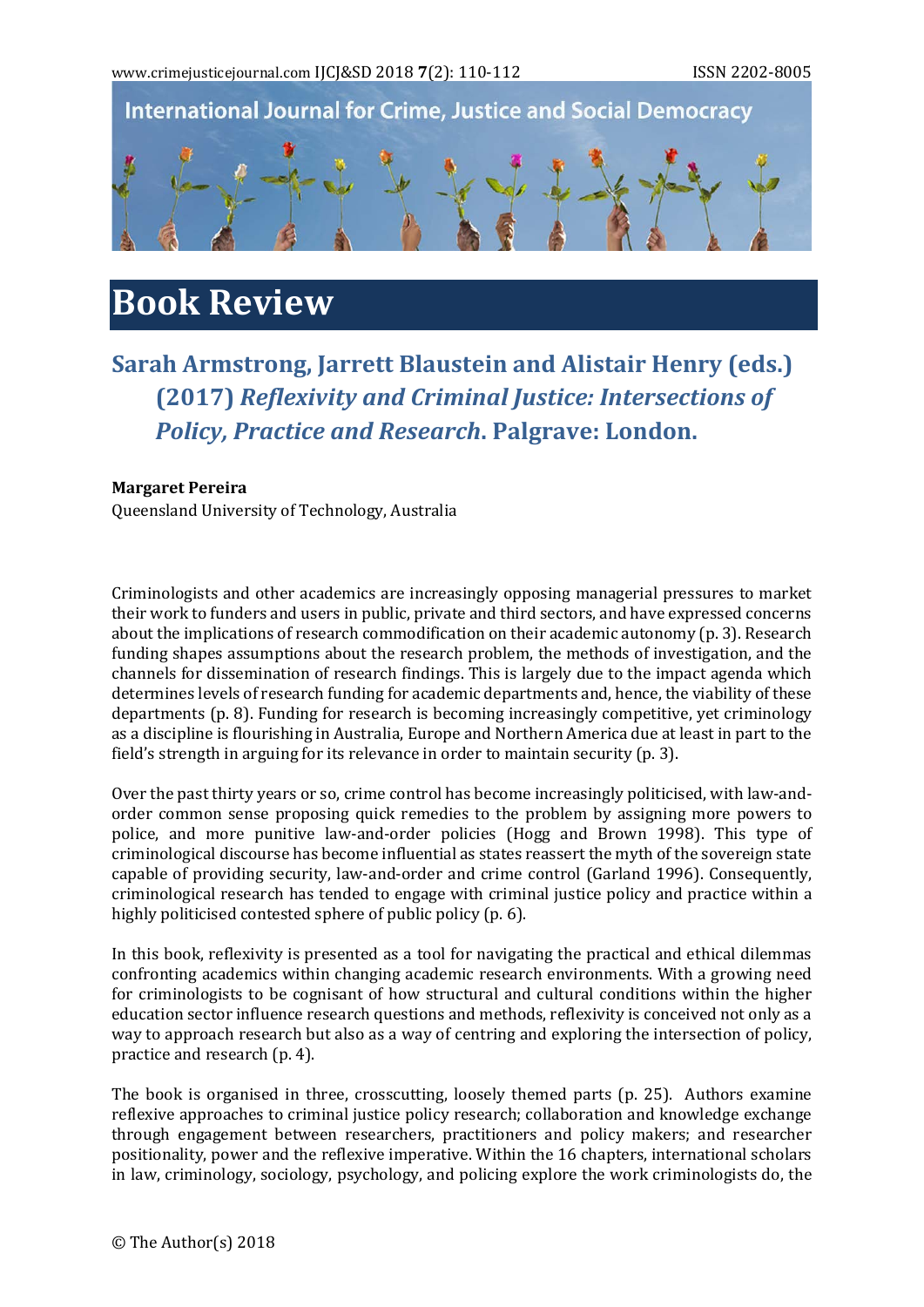conditions under which they do it, the nature of the research process, and the institutions which shape it (p. 16). Collectively, they illuminate the ways in which criminological research intersects with the fields of criminal justice policy and practice (p. 16).

For the authors of this insightful collection, reflexivity is an orientation to and practice of research which unpacks how concepts of research integrity or rigour are socially and politically constructed. This reveals how neutral legal and scientific language—such as that which is embedded in positivist measures—is deeply racist and sexist and blinds us from seeing other forms of oppressive practices. In contrast, a reflexive perspective demands the clarification of the biases that are part of all research processes (p. 23). In this volume the authors 'do' reflexivity using a plurality of approaches, showcasing important explorations of the questions, situations and relationships that comprise contemporary criminology and criminal justice (p. 24).

In the book's introduction, the editors point to the pluralism and mutual enrichment of criminological research with its ability to support multiple research traditions and perspectives encompassing fields of history, sociology, geography, philosophy, political science, economics, and cultural theory (p. 3). Criminologists look outward to these other disciplines for inspiration and, at the same time, critically and reflexively scrutinising their own fields and the research it produces (p. 4).Being reflexive as a researcher means being transparent, accountable and responsible throughout the process of selecting a research topic, then designing, doing, interpreting the research, and disseminating results (p. 17). A reflexive research approach emerges through the activities of researchers and others actors, and is responsive to the research process itself (p. 18). Participants and users are active collaborators in the process rather than being research subjects, and the researcher engages with them as productive elements (p. 19).

In part one—'Reflexive Approaches to Criminal Justice Policy Research'*—*Harry Annison analyses reflexivity in penal policy-making in the UK by exploring the Imprisonment for Public Protection sentence of the *Criminal Justice Act 2003*. Elaine Fishwick discusses how she used reflexivity in her study of youth justice policy in New South Wales from 1990-2005. Her theoretical approach with complex dynamic interaction and qualitative iterative research, and her discovery and acceptance of the importance of relationships and emotions in the policy process, provided for a richer understanding of policy decision-making (p. 57). In his study of offenders with a mental illness in Northern Ireland, Ruari-Santiago McBride examines how researchers can reflect on positionality to empathise and show solidarity with those oppressed by the criminal justice system at local, national and international levels (p. 87). Sarah Armstrong and Anita Lam explore how Scottish penal policy categorically constructs prisoners as serious/not serious or dangerous/not dangerous according to the length of their sentence. Hence, policy constitutes people serving a particular sentence as a distinct entity with particular origins, traits and needs. This was reflected in the comments of sentenced offenders whose accounts of prison were articulated in terms of their own personal lives and backgrounds (p. 102; 114-15). Bilel Benbouzid analyses how the statistical modelling of the distributions of victimisation and the prediction of repeat victimisation in England and Wales invites a particular form of reflexivity. This sociology of quantification models one way of being reflexive about statistics in criminology (p. 123).

In part two--–'Collaboration and Knowledge Exchange in Practice*'—*Lesley McAra uses the Edinburgh Study of Youth Transitions and Crime to explore the politics of engaging in a research agenda aimed at maximising the impact of criminological knowledge on policy and practice. She concludes that academics need to act as policy entrepreneurs if they are to successfully influence policy. There is a risk that the allure of impact in terms of grants and career kudos can compromise research integrity by sidestepping robust and critical engagement; hence, reflexivity must be at the heart of all that academics do (p. 149). Alistair Henry explores police-academic collaborations in Scotland, concluding that opportunities for learning and improvement arise when boundaries between the academy and the world of practices are recognised and respected